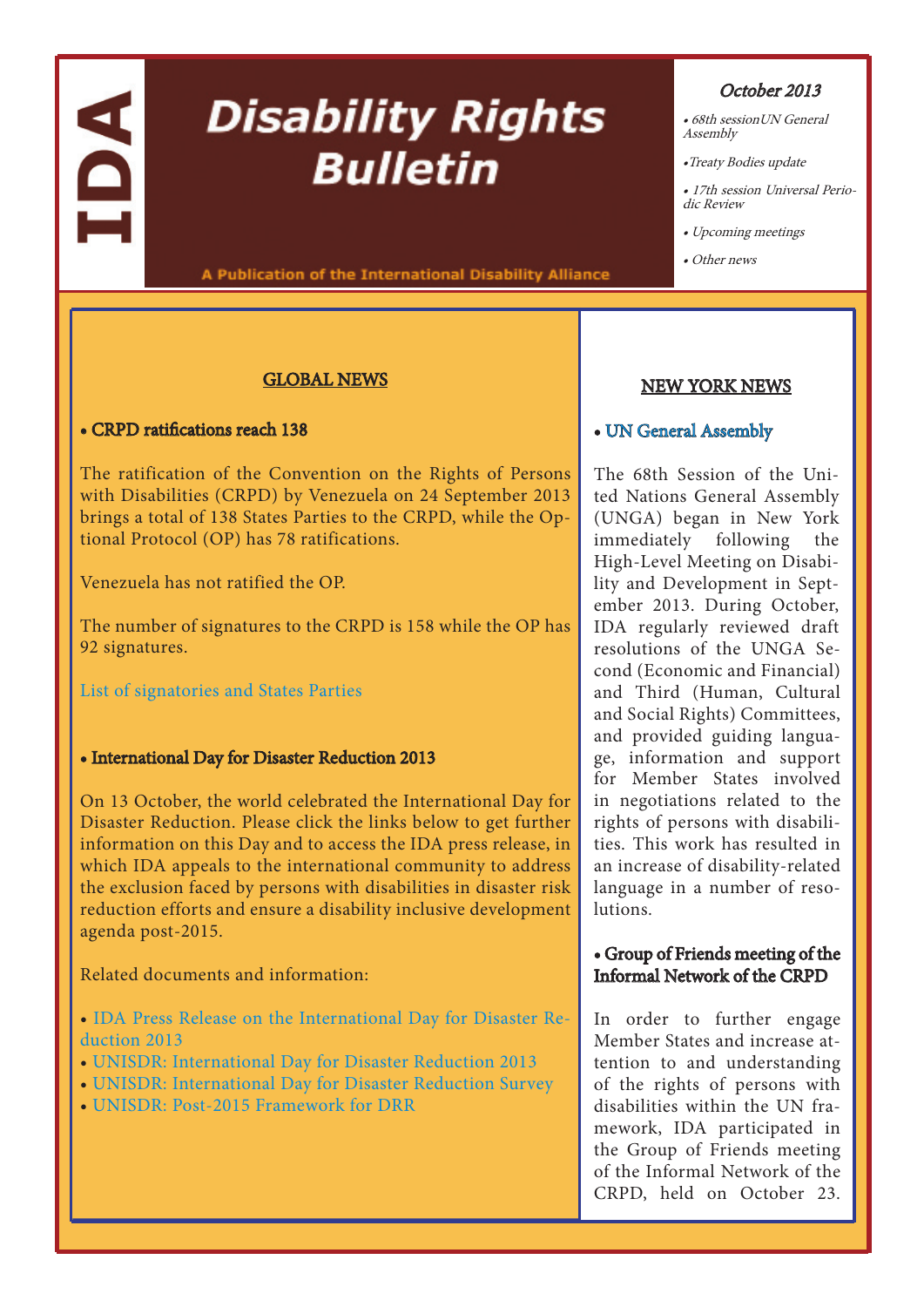IDA received positive responses to two proposals made during the meeting: first, to hold a workshop for incoming diplomats of the Informal Network on the rights of persons with disabilities, the CRPD and related issues; and second, to develop a similar network of Member States and UN agencies focused on the Opening Working Group for the Sustainable Development Goals (SDGs).

IDA continues to engage in preparations related to consultations and negotiations on the post-2015 development agenda. IDA is now preparing for the Intersessional Meeting of Major Groups and Other Stakeholders on the SDGs, to be held on 22 November, of which IDA is a steering committee member.

#### GENEVA NEWS

#### [Treaty Bodies](http://www.internationaldisabilityalliance.org/en/un-treaty-bodies)

• The [Committee on the Rights of](http://www.internationaldisabilityalliance.org/en/committee-on-the-rights-of-the-child)  [the Child](http://www.internationaldisabilityalliance.org/en/committee-on-the-rights-of-the-child) (CRC Committee) met for its 64th session from 16 September - 4 October in which it reviewed China, Kuwait, Luxembourg, Lithuania, Monaco, Sao Tome & Principe, and Tuvalu. The state reviews were webcast live and have been [archived](http://www.treatybodywebcast.org/category/webcast-archives/crc/) for subsequent viewing. During its pre-sessional week from 7-11 October, the CRC Committee adopted lists of issues on India, Indonesia, Jordan, Kyrgyzstan and St Lucia.

Related documents:

• [IDA compilation of disability](http://www.internationaldisabilityalliance.org/sites/disalliance.e-presentaciones.net/files/public/files/disability analysis 64th session.CRC.doc)[relevant recommendations of the](http://www.internationaldisabilityalliance.org/sites/disalliance.e-presentaciones.net/files/public/files/disability analysis 64th session.CRC.doc)  [adopted Concluding Observa](http://www.internationaldisabilityalliance.org/sites/disalliance.e-presentaciones.net/files/public/files/disability analysis 64th session.CRC.doc)[tions](http://www.internationaldisabilityalliance.org/sites/disalliance.e-presentaciones.net/files/public/files/disability analysis 64th session.CRC.doc)

[• IDA compilation of disability-](http://www.internationaldisabilityalliance.org/sites/disalliance.e-presentaciones.net/files/public/files/disability analysis list of issues Nov 2013.CRC.doc)

[relevant questions of the adopted](http://www.internationaldisabilityalliance.org/sites/disalliance.e-presentaciones.net/files/public/files/disability analysis list of issues Nov 2013.CRC.doc)  [List of Issues](http://www.internationaldisabilityalliance.org/sites/disalliance.e-presentaciones.net/files/public/files/disability analysis list of issues Nov 2013.CRC.doc)

• [DPO submission on mainland](http://www.internationaldisabilityalliance.org/sites/disalliance.e-presentaciones.net/files/public/files/ChineseDisabledPersonsOrganisations_China64.doc)  [China](http://www.internationaldisabilityalliance.org/sites/disalliance.e-presentaciones.net/files/public/files/ChineseDisabledPersonsOrganisations_China64.doc)

• [Submission by China Associa](http://www2.ohchr.org/english/bodies/crc/docs/ngos/AssociationOfTheBlind_China64.doc)[tion of the Blind](http://www2.ohchr.org/english/bodies/crc/docs/ngos/AssociationOfTheBlind_China64.doc)

• [Hong Kong Coalition for the](http://www.internationaldisabilityalliance.org/sites/disalliance.e-presentaciones.net/files/public/files/HKCoalitionRightsPersonsDisabilities_China_CRC64.doc)  [Rights of Persons with Disabili](http://www.internationaldisabilityalliance.org/sites/disalliance.e-presentaciones.net/files/public/files/HKCoalitionRightsPersonsDisabilities_China_CRC64.doc)[ties](http://www.internationaldisabilityalliance.org/sites/disalliance.e-presentaciones.net/files/public/files/HKCoalitionRightsPersonsDisabilities_China_CRC64.doc) 

• [Submission on list of issues for](http://www.internationaldisabilityalliance.org/sites/disalliance.e-presentaciones.net/files/public/files/Alternative%20Report%20to%20the%20CRC%20Committee%20on%20the%20Rights%20of%20CWDs.doc)  [India by DPI India](http://www.internationaldisabilityalliance.org/sites/disalliance.e-presentaciones.net/files/public/files/Alternative%20Report%20to%20the%20CRC%20Committee%20on%20the%20Rights%20of%20CWDs.doc)

• The [Committee on the Elimi](http://www.internationaldisabilityalliance.org/en/committee-on-the-elimination-of-discripmination)[nation of Discrimination against](http://www.internationaldisabilityalliance.org/en/committee-on-the-elimination-of-discripmination)  [Women](http://www.internationaldisabilityalliance.org/en/committee-on-the-elimination-of-discripmination) (CEDAW Committee) met for its 56th session from 30 September -18 October during which it reviewed Andorra, Benin, Cambodia, Colombia, Republic of Moldova, Seychelles and Tajikistan. During its presession from 21- 25 October, the CEDAW Committee adopted lists of issues on Central African Republic, Georgia, India, Lithuania, Mauritania, Peru, Swaziland and the Syrian Arab Republic.

The CEDAW Committee held a [half day of general discussion](http://www.ohchr.org/EN/HRBodies/CEDAW/Pages/RuralWomen.aspx)  [on Rural Women](http://www.ohchr.org/EN/HRBodies/CEDAW/Pages/RuralWomen.aspx) on 7 October 2013. Written contributions by civil society were gathered on the [CEDAW Committee's websi](http://www.ohchr.org/EN/HRBodies/CEDAW/Pages/ContributionsRuralWomen.aspx)[te](http://www.ohchr.org/EN/HRBodies/CEDAW/Pages/ContributionsRuralWomen.aspx). The Committee also adopted its [General Recommendation on](http://www.ohchr.org/Documents/HRBodies/CEDAW/GComments/CEDAW.C.CG.30.pdf)  [women in conflict prevention,](http://www.ohchr.org/Documents/HRBodies/CEDAW/GComments/CEDAW.C.CG.30.pdf)  [conflict and post-conflict situa](http://www.ohchr.org/Documents/HRBodies/CEDAW/GComments/CEDAW.C.CG.30.pdf)[tions](http://www.ohchr.org/Documents/HRBodies/CEDAW/GComments/CEDAW.C.CG.30.pdf) which recommends to States Parties to address the specific risks and particular needs of different groups of women subjected to multiple and intersecting forms of discrimination including women with disabilities.

The state reviews and half day of general discussion were webcast [l](http://www.treatybodywebcast.org/)ive at [www.treatybodywebcast](http://www.treatybodywebcast.org/) and [archived](http://www.treatybodywebcast.org/category/webcast-archives/cedaw-webcast-archives/) for subsequent viewing.

Related documents:

• [IDA compilation of disability](http://www.internationaldisabilityalliance.org/sites/disalliance.e-presentaciones.net/files/public/files/disability analysis 56th session.CEDAW.doc)[relevant recommendations of](http://www.internationaldisabilityalliance.org/sites/disalliance.e-presentaciones.net/files/public/files/disability analysis 56th session.CEDAW.doc)  [the adopted Concluding Obser](http://www.internationaldisabilityalliance.org/sites/disalliance.e-presentaciones.net/files/public/files/disability analysis 56th session.CEDAW.doc)[vations](http://www.internationaldisabilityalliance.org/sites/disalliance.e-presentaciones.net/files/public/files/disability analysis 56th session.CEDAW.doc)

• [Submission on list of issues on](http://www.internationaldisabilityalliance.org/sites/disalliance.e-presentaciones.net/files/public/files/DPI%20India_CEDAW%20Report.doc)  [India by DPI India](http://www.internationaldisabilityalliance.org/sites/disalliance.e-presentaciones.net/files/public/files/DPI%20India_CEDAW%20Report.doc)

• [General Recommendation no](http://www.ohchr.org/Documents/HRBodies/CEDAW/GComments/CEDAW.C.CG.30.pdf)  [30 on women in conflict preven](http://www.ohchr.org/Documents/HRBodies/CEDAW/GComments/CEDAW.C.CG.30.pdf)[tion, conflict and post-conflict](http://www.ohchr.org/Documents/HRBodies/CEDAW/GComments/CEDAW.C.CG.30.pdf)  [situations](http://www.ohchr.org/Documents/HRBodies/CEDAW/GComments/CEDAW.C.CG.30.pdf)

• CEDAW Committee's [website](http://www.ohchr.org/EN/HRBodies/CEDAW/Pages/RuralWomen.aspx)  on the half day of general discussion on rural women

• [IDA submission on rural wo](http://www.internationaldisabilityalliance.org/sites/disalliance.e-presentaciones.net/files/public/files/IDA%20submission%20on%20rural%20women%20and%20girls%20with%20disabilities.CEDAW%20half%20DGD.56th%20session.final.docx)[men and girls with disabilities](http://www.internationaldisabilityalliance.org/sites/disalliance.e-presentaciones.net/files/public/files/IDA%20submission%20on%20rural%20women%20and%20girls%20with%20disabilities.CEDAW%20half%20DGD.56th%20session.final.docx)

• [Submission by the World Blind](http://www.internationaldisabilityalliance.org/sites/disalliance.e-presentaciones.net/files/public/files/General%20recommendation-CEDAW-Rural%20women-WBU%20submission.docx)  [Union on rural women](http://www.internationaldisabilityalliance.org/sites/disalliance.e-presentaciones.net/files/public/files/General%20recommendation-CEDAW-Rural%20women-WBU%20submission.docx)

• [Submission by the World Fede](http://www.internationaldisabilityalliance.org/sites/disalliance.e-presentaciones.net/files/public/files/WFD%20submission%20rural%20women.pdf)[ration of the Deaf on rural wo](http://www.internationaldisabilityalliance.org/sites/disalliance.e-presentaciones.net/files/public/files/WFD%20submission%20rural%20women.pdf)[men](http://www.internationaldisabilityalliance.org/sites/disalliance.e-presentaciones.net/files/public/files/WFD%20submission%20rural%20women.pdf)

• The [Human Rights Committe](http://www.internationaldisabilityalliance.org/en/human-rights-commitee)  met for its 109th session from 14 October – 1 November during which it reviewed Bolivia, Djibouti, Mauritania, Mozambique and Uruguay (the review of the US was postponed for March 2014). It also adopted lists of issues on Burundi, Georgia, Ireland, Japan, Latvia and Sudan which will be shortly posted on the [Committee's websi](http://tbinternet.ohchr.org/_layouts/treatybodyexternal/SessionDetails1.aspx?SessionID=624&Lang=en)[te](http://tbinternet.ohchr.org/_layouts/treatybodyexternal/SessionDetails1.aspx?SessionID=624&Lang=en). The Committee continued its first reading of its draft General Comment no 35 on Article 9 of the ICCPR. The public sessions were webcast live and [archived](http://www.treatybodywebcast.org/category/webcast-archives/hrcttee/) for subsequent viewing. Related documents:

• [IDA compilation of disability](http://www.internationaldisabilityalliance.org/sites/disalliance.e-presentaciones.net/files/public/files/disability analysis 109th session.HRCttee.doc)[relevant recommendations of](http://www.internationaldisabilityalliance.org/sites/disalliance.e-presentaciones.net/files/public/files/disability analysis 109th session.HRCttee.doc)  [the adopted Concluding Obser](http://www.internationaldisabilityalliance.org/sites/disalliance.e-presentaciones.net/files/public/files/disability analysis 109th session.HRCttee.doc)[vations](http://www.internationaldisabilityalliance.org/sites/disalliance.e-presentaciones.net/files/public/files/disability analysis 109th session.HRCttee.doc)

• [Joint submission for the list of](http://www.internationaldisabilityalliance.org/sites/disalliance.e-presentaciones.net/files/public/files/Suggested questions for Japan under the ICCPR final %282%29.docx)  [issues on Japan](http://www.internationaldisabilityalliance.org/sites/disalliance.e-presentaciones.net/files/public/files/Suggested questions for Japan under the ICCPR final %282%29.docx)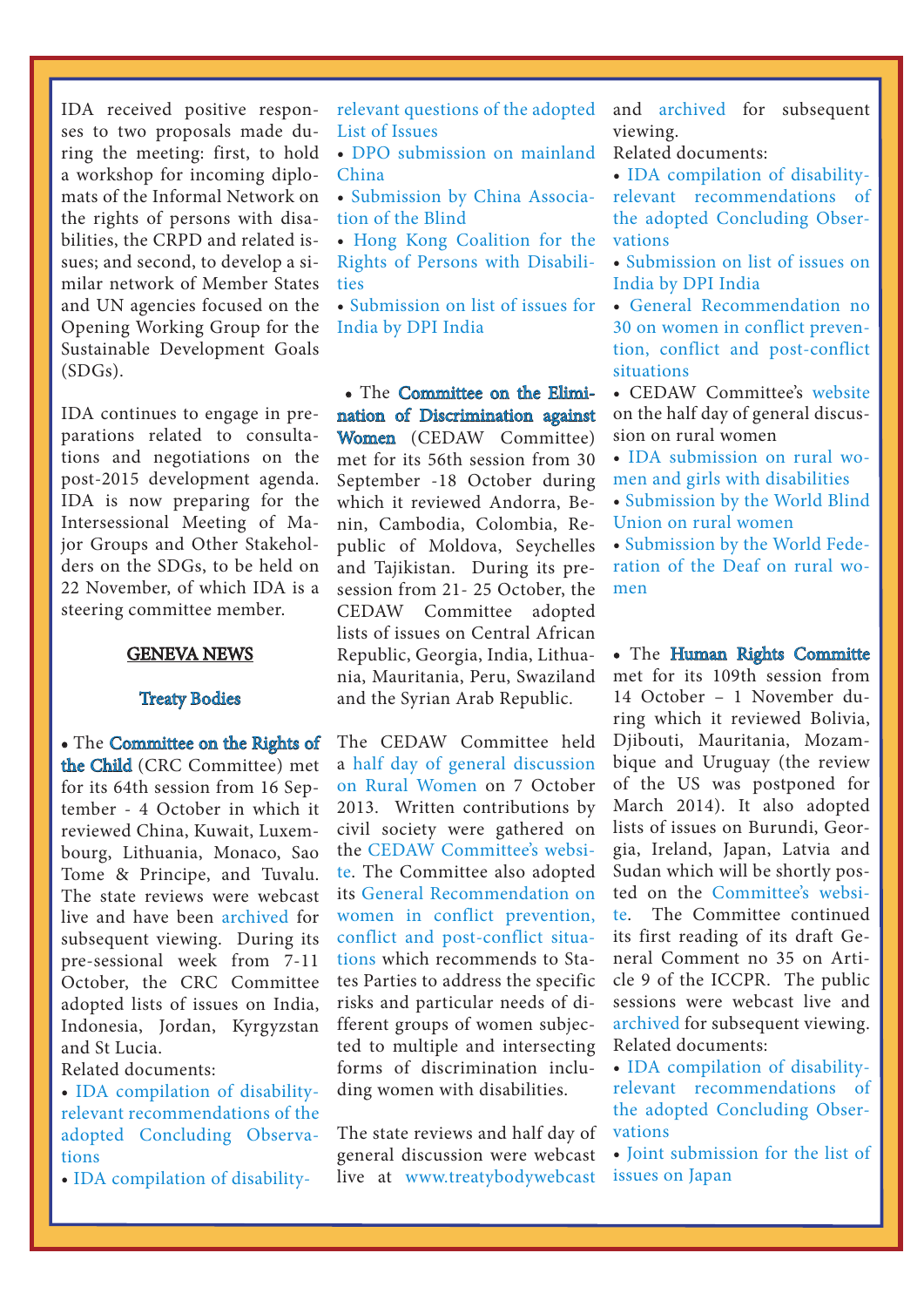• [Human Rights Committee's](http://www2.ohchr.org/english/bodies/hrc/docs/DGC35_en.doc)  [draft General Comment no 35](http://www2.ohchr.org/english/bodies/hrc/docs/DGC35_en.doc) • Joint response on the Human Rights Committee's draft General Comment no 35 by WNUSP, CHRUSP, PANUSP, ENUSP, PAIIS & IDA: [Executive sum](http://www.internationaldisabilityalliance.org/sites/disalliance.e-presentaciones.net/files/public/files/WNUSPHRCmteExecSumFINAL.docx)[mary](http://www.internationaldisabilityalliance.org/sites/disalliance.e-presentaciones.net/files/public/files/WNUSPHRCmteExecSumFINAL.docx) & [full submission](http://www.internationaldisabilityalliance.org/sites/disalliance.e-presentaciones.net/files/public/files/WNUSPHRCmteresponseFINAL.docx)

• The [Committee against Torture](http://www.internationaldisabilityalliance.org/en/committee-against-torture) (CAT Committee) is meeting for its 51st session from 28 October - 22 November during which it is reviewing Andorra, Belgium, Burkina Faso, Kyrgyzstan, Latvia, Mozambique, Poland, Portugal and Uzbekistan, and adopting lists of issues prior to reporting on Belarus, Germany and Ireland. The public sessions are being webcast live at [www.](http://www.treatybodywebcast.org/) [treatybodywebcast.org](http://www.treatybodywebcast.org/)

Related documents:

• [Submission by the Belgian Di](http://www.internationaldisabilityalliance.org/sites/disalliance.e-presentaciones.net/files/public/files/2013-10-14 - CAT - Rapport alternatif - Belgique.docx)[sability Forum](http://www.internationaldisabilityalliance.org/sites/disalliance.e-presentaciones.net/files/public/files/2013-10-14 - CAT - Rapport alternatif - Belgique.docx)

• The [Inter-Parliamentary Union](http://www.internationaldisabilityalliance.org/en/human-rights-commitee)  held its 129th Assembly from 7-9 October 2013 during which its Committee on United Nations Affairs convened a panel on the rights of persons with disabilities. The panel discussion brought together parliamentarians, UN agencies, IDA and the World Future Council to explore the role of MPs and Parliaments to promote the right to political participation of persons with disabilities. During the debate, IDA highlighted States' obligations under Article 29 of the CRPD, in particular the need to abolish legislation and practices which exclude persons with disabilities from the right to vote and stand for election, and referred to good practices compiled in its Human Rights Publication

 $\overline{a}$ 

Series, of which the first edition was dedicated to this subject. The Committee endorsed the "Call to Act", submitted by a group of parliamentarians which identifies a series of measures that should be adopted by the IPU and its Member Parliaments in order to ensure that persons with disabilities fulfil their potential in political and public life. • [Call to Act](http://www.internationaldisabilityalliance.org/sites/disalliance.e-presentaciones.net/files/public/files/CALL TO ACT.doc)

• [IDA Human Rights Publication](http://www.internationaldisabilityalliance.org/en/idas-human-rights-publication-series)  [Series](http://www.internationaldisabilityalliance.org/en/idas-human-rights-publication-series), Issue no 1: the right to vote and to stand for election

#### [Universal Periodic Review](http://www.internationaldisabilityalliance.org/en/universal-periodic-review)

The 17th session of the Universal Periodic Review (UPR) took place from 21 October – 1 November 2013 in Geneva. During this session, the following States were reviewed: Belize, Chad, Central African Republic, China, Congo, Israel, Jordan, Malaysia, Malta, Mauritius, Mexico, Monaco, Nigeria, Saudi Arabia, and Senegal. [IDA disability analysis of the](http://www.internationaldisabilityalliance.org/sites/disalliance.e-presentaciones.net/files/public/files/UPR17 Disability analysis and status of recs before HRC25 adoption 5 November 2013.doc)  [UPR Working Group reports and](http://www.internationaldisabilityalliance.org/sites/disalliance.e-presentaciones.net/files/public/files/UPR17 Disability analysis and status of recs before HRC25 adoption 5 November 2013.doc)  [recommendations](http://www.internationaldisabilityalliance.org/sites/disalliance.e-presentaciones.net/files/public/files/UPR17 Disability analysis and status of recs before HRC25 adoption 5 November 2013.doc)

Belize accepted to take positive measures to implement the CRPD (Maldives) and a recommendation on political participation (Honduras). Central African Republic and Monaco accepted to ratify the CRPD. Jordan accepted to adopt legislation protecting women with disabilities from forced sterilization (Hungary). Mauritius accepted among others, recommendations on government coordination (Djibouti) and administration (Turkey), political participation (Maldives), and left pending recommendations to withdraw reservations to the CRPD (Togo and Uruguay), while during its

review it had already made voluntary commitments to withdraw them . Malaysia made a voluntary commitment to create a technical committee to review reservations to the CRPD, CE-DAW and CRC. Nigeria accepted to incorporate into municipal law the Optional Protocol to the CRPD (Ghana), to fully implement the CRPD (Indonesia) and provide equal access to education (Slovakia).

Among pending recommendations are: for Mexico to harmonize Mexican law with the CRPD (Paraguay) and to allocate more resources to persons with disabilities' education (South Sudan); for Belize to adjust immigration laws to avoid discrimination against persons with disabilities (Colombia); for China to introduce a national plan of action to guarantee the rights of persons with disabilities in accordance with international human rights law (Brazil), and to introduce policies oriented towards better inclusion of all persons with disabilities in all areas of society, in particular children (Costa Rica); for Malaysia to submit its overdue CRPD report (Sierra Leone); for Malta to continue its efforts to further eliminate barriers to the full and effective participation in mainstream society of persons with disabilities, including children, in particular with regard to education, independent living, accessility tomultimedia and full participation in political and public life (Hungary), and to end detention of adults in a vulnerable situation such as persons with disabilities (Togo).